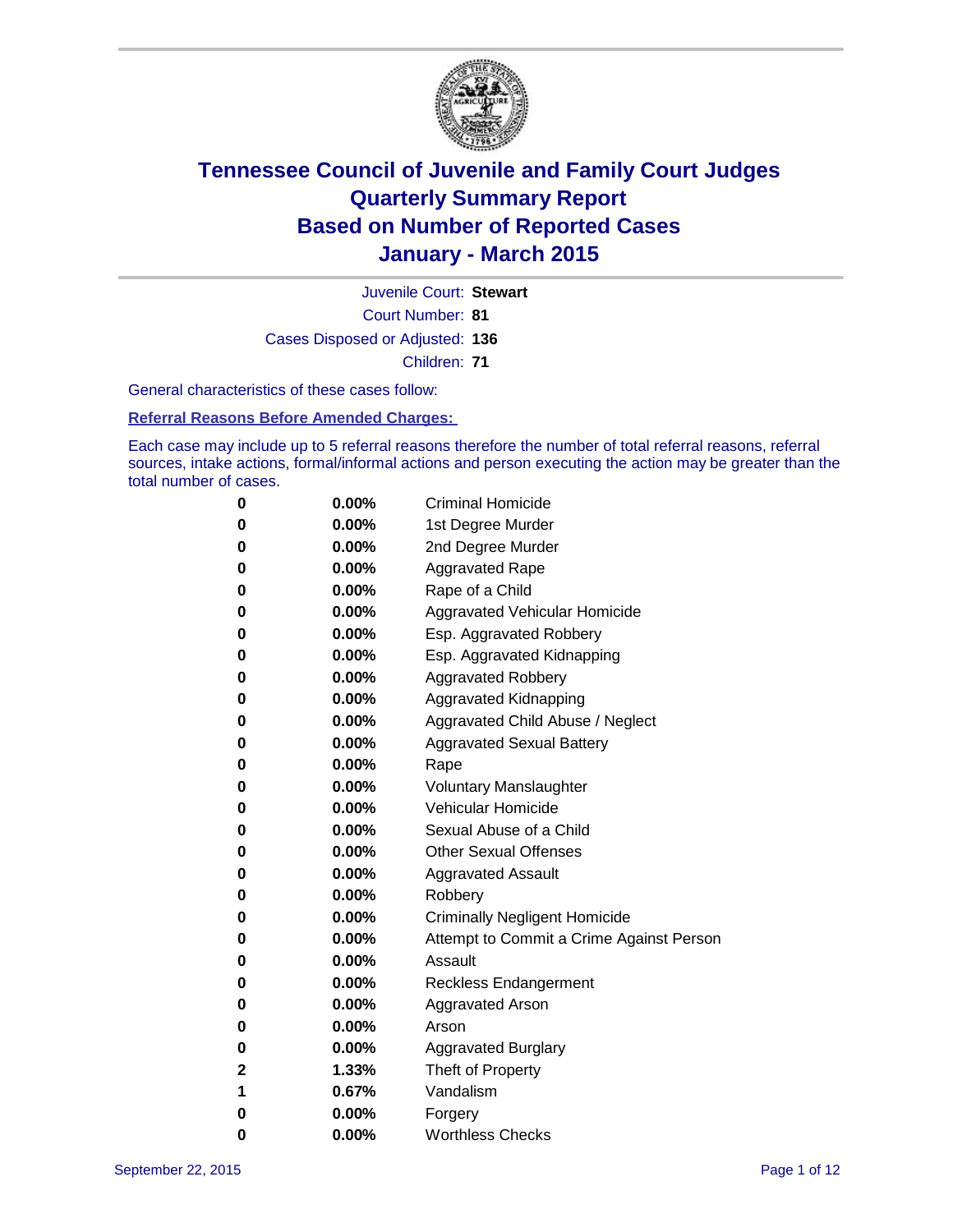

Court Number: **81** Juvenile Court: **Stewart** Cases Disposed or Adjusted: **136**

Children: **71**

#### **Referral Reasons Before Amended Charges:**

Each case may include up to 5 referral reasons therefore the number of total referral reasons, referral sources, intake actions, formal/informal actions and person executing the action may be greater than the total number of cases.

| 0  | 0.00% | Illegal Possession / Fraudulent Use of Credit / Debit Cards |
|----|-------|-------------------------------------------------------------|
| 0  | 0.00% | <b>Burglary</b>                                             |
| 1  | 0.67% | Unauthorized Use of a Vehicle                               |
| 0  | 0.00% | <b>Cruelty to Animals</b>                                   |
| 0  | 0.00% | Sale of Controlled Substances                               |
| 10 | 6.67% | <b>Other Drug Offenses</b>                                  |
| 0  | 0.00% | <b>Possession of Controlled Substances</b>                  |
| 0  | 0.00% | <b>Criminal Attempt</b>                                     |
| 0  | 0.00% | Carrying Weapons on School Property                         |
| 0  | 0.00% | Unlawful Carrying / Possession of a Weapon                  |
| 0  | 0.00% | <b>Evading Arrest</b>                                       |
| 0  | 0.00% | Escape                                                      |
| 0  | 0.00% | Driving Under Influence (DUI)                               |
| 0  | 0.00% | Possession / Consumption of Alcohol                         |
| 0  | 0.00% | Resisting Stop, Frisk, Halt, Arrest or Search               |
| 0  | 0.00% | <b>Aggravated Criminal Trespass</b>                         |
| 0  | 0.00% | Harassment                                                  |
| 0  | 0.00% | Failure to Appear                                           |
| 0  | 0.00% | Filing a False Police Report                                |
| 0  | 0.00% | Criminal Impersonation                                      |
| 1  | 0.67% | <b>Disorderly Conduct</b>                                   |
| 3  | 2.00% | <b>Criminal Trespass</b>                                    |
| 0  | 0.00% | <b>Public Intoxication</b>                                  |
| 0  | 0.00% | Gambling                                                    |
| 6  | 4.00% | <b>Traffic</b>                                              |
| 0  | 0.00% | <b>Local Ordinances</b>                                     |
| 2  | 1.33% | Violation of Wildlife Regulations                           |
| 0  | 0.00% | Contempt of Court                                           |
| 2  | 1.33% | Violation of Probation                                      |
| 0  | 0.00% | Violation of Aftercare                                      |
| 0  | 0.00% | <b>Unruly Behavior</b>                                      |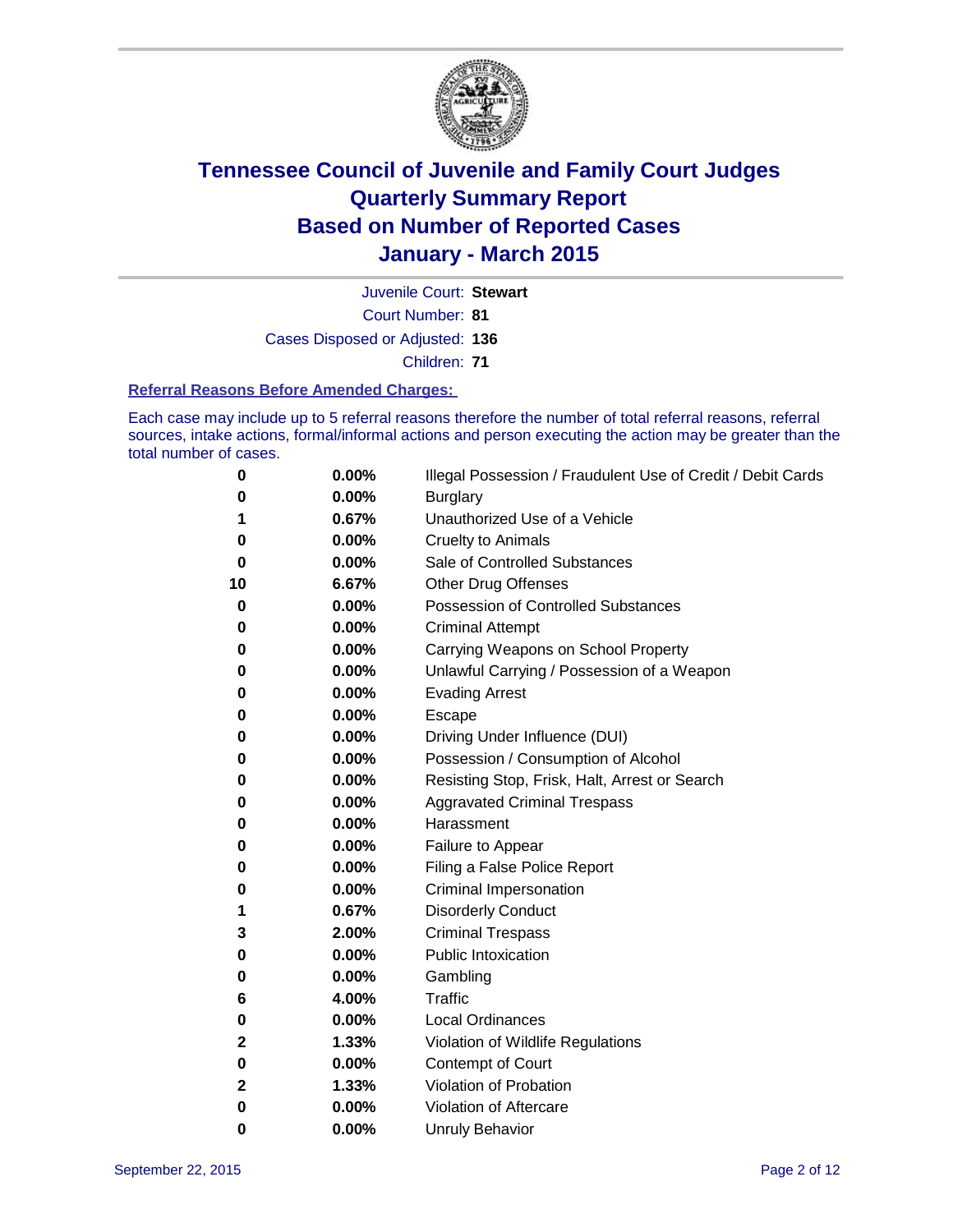

Court Number: **81** Juvenile Court: **Stewart** Cases Disposed or Adjusted: **136** Children: **71**

#### **Referral Reasons Before Amended Charges:**

Each case may include up to 5 referral reasons therefore the number of total referral reasons, referral sources, intake actions, formal/informal actions and person executing the action may be greater than the total number of cases.

| $\mathbf{2}$ | 1.33%   | Truancy                                |
|--------------|---------|----------------------------------------|
| $\mathbf 2$  | 1.33%   | In-State Runaway                       |
| 0            | 0.00%   | Out-of-State Runaway                   |
| 0            | 0.00%   | Possession of Tobacco Products         |
| 0            | 0.00%   | Violation of a Valid Court Order       |
|              | 0.67%   | Violation of Curfew                    |
| 0            | 0.00%   | Sexually Abused Child                  |
| 0            | 0.00%   | <b>Physically Abused Child</b>         |
| 3            | 2.00%   | Dependency / Neglect                   |
| $\mathbf{2}$ | 1.33%   | <b>Termination of Parental Rights</b>  |
| 0            | 0.00%   | <b>Violation of Pretrial Diversion</b> |
| 0            | 0.00%   | Violation of Informal Adjustment       |
| 31           | 20.67%  | <b>Judicial Review</b>                 |
| 63           | 42.00%  | <b>Administrative Review</b>           |
| 6            | 4.00%   | <b>Foster Care Review</b>              |
| 6            | 4.00%   | Custody                                |
| 5            | 3.33%   | Visitation                             |
| 0            | 0.00%   | Paternity / Legitimation               |
| 0            | 0.00%   | Child Support                          |
| 0            | 0.00%   | <b>Request for Medical Treatment</b>   |
| 0            | 0.00%   | <b>Consent to Marry</b>                |
| 1            | 0.67%   | Other                                  |
| 150          | 100.00% | <b>Total Referrals</b>                 |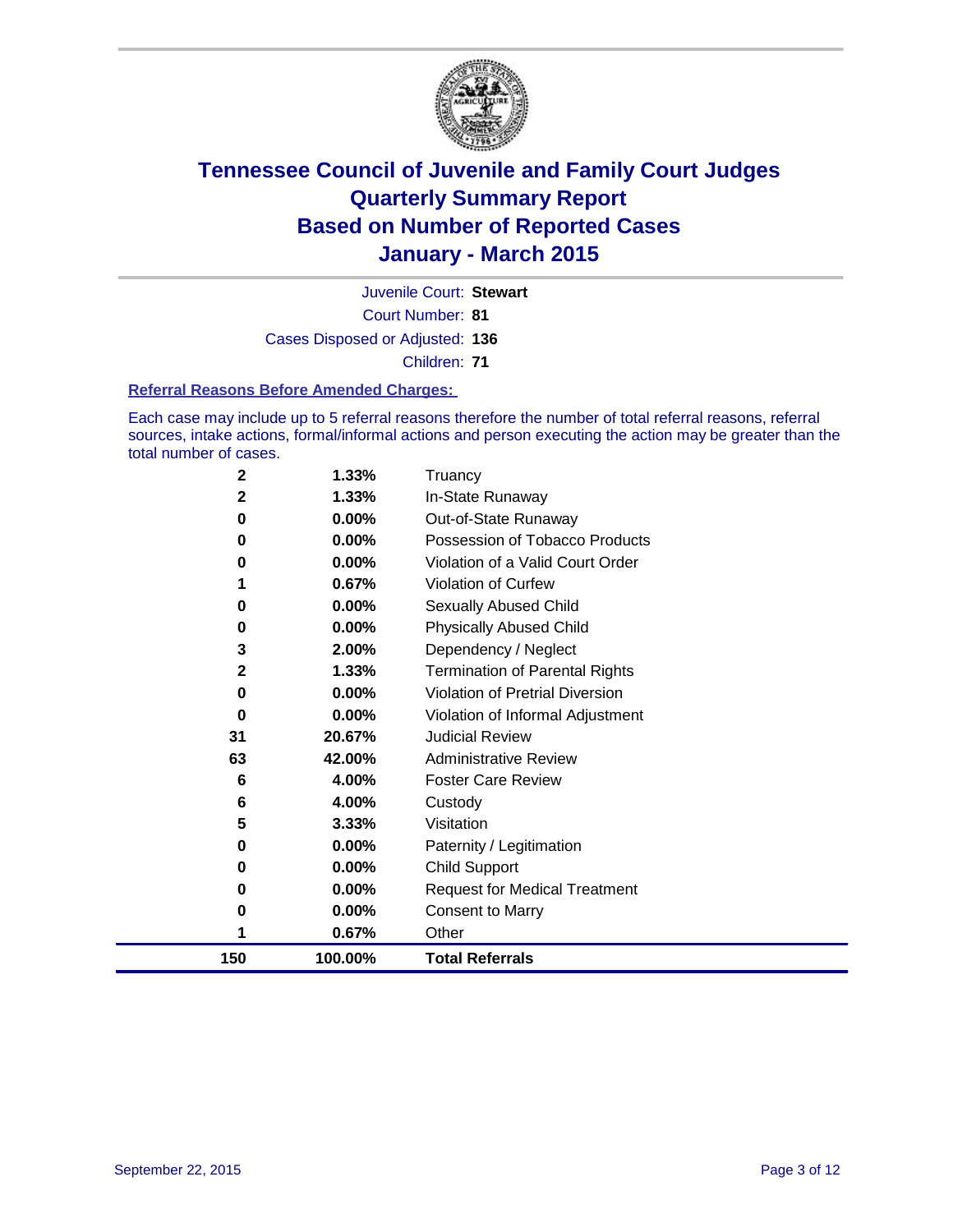

| Juvenile Court: Stewart         |  |
|---------------------------------|--|
| Court Number: 81                |  |
| Cases Disposed or Adjusted: 136 |  |
| Children: 71                    |  |

### **Referral Sources: 1**

| 150      | 100.00%  | <b>Total Referral Sources</b>     |
|----------|----------|-----------------------------------|
|          | 0.67%    | Other                             |
| 0        | $0.00\%$ | Unknown                           |
| 0        | $0.00\%$ | Hospital                          |
| 0        | $0.00\%$ | Child & Parent                    |
| 4        | 2.67%    | Victim                            |
| $\bf{0}$ | $0.00\%$ | <b>Other Court</b>                |
| 0        | $0.00\%$ | Social Agency                     |
| 89       | 59.33%   | <b>Court Staff</b>                |
| 0        | $0.00\%$ | <b>District Attorney's Office</b> |
| 0        | $0.00\%$ | <b>Other State Department</b>     |
| 23       | 15.33%   | <b>DCS</b>                        |
| 0        | $0.00\%$ | <b>CSA</b>                        |
| 3        | 2.00%    | School                            |
| 0        | $0.00\%$ | Self                              |
| 3        | 2.00%    | Relatives                         |
| 4        | 2.67%    | Parents                           |
| 23       | 15.33%   | Law Enforcement                   |

### **Age of Child at Referral: 2**

| 9<br>0 | 12.68%<br>$0.00\%$ | Ages 17 through 18<br>Ages 19 and Over |  |
|--------|--------------------|----------------------------------------|--|
| 0      | $0.00\%$           | <b>Unknown</b>                         |  |
| 71     | 100.00%            | <b>Total Child Count</b>               |  |

<sup>1</sup> If different than number of Referral Reasons (150), verify accuracy of your court's data.

One child could be counted in multiple categories, verify accuracy of your court's data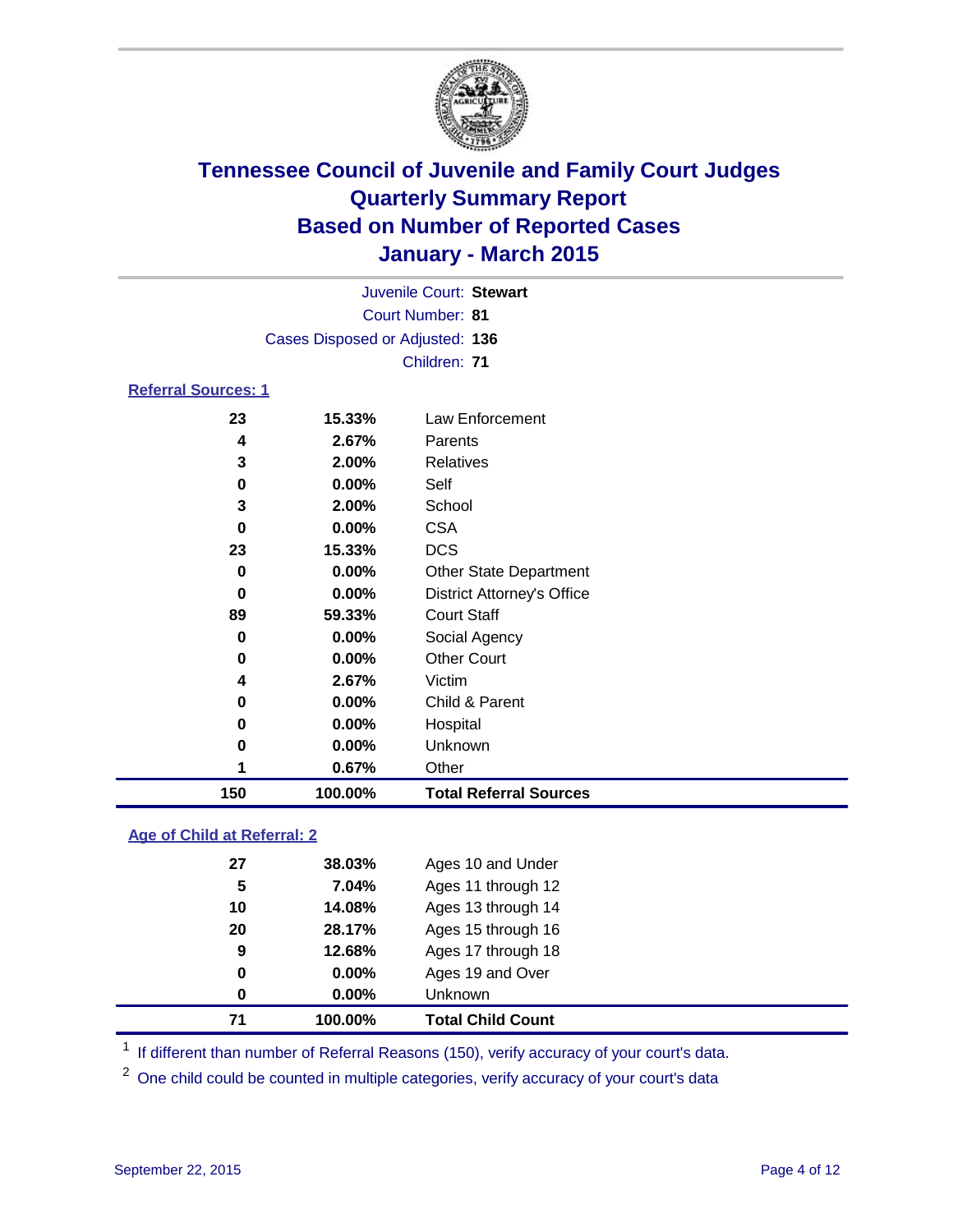

| Juvenile Court: Stewart                 |                                 |                          |  |  |
|-----------------------------------------|---------------------------------|--------------------------|--|--|
| Court Number: 81                        |                                 |                          |  |  |
|                                         | Cases Disposed or Adjusted: 136 |                          |  |  |
|                                         |                                 | Children: 71             |  |  |
| Sex of Child: 1                         |                                 |                          |  |  |
| 51                                      | 71.83%                          | Male                     |  |  |
| 20                                      | 28.17%                          | Female                   |  |  |
| $\bf{0}$                                | 0.00%                           | Unknown                  |  |  |
| 71                                      | 100.00%                         | <b>Total Child Count</b> |  |  |
| Race of Child: 1                        |                                 |                          |  |  |
| 65                                      | 91.55%                          | White                    |  |  |
| 3                                       | 4.23%                           | African American         |  |  |
| 0                                       | 0.00%                           | Native American          |  |  |
| 0                                       | 0.00%                           | Asian                    |  |  |
| 3                                       | 4.23%                           | Mixed                    |  |  |
| 0                                       | 0.00%                           | Unknown                  |  |  |
| 71                                      | 100.00%                         | <b>Total Child Count</b> |  |  |
| <b>Hispanic Origin: 1</b>               |                                 |                          |  |  |
| 3                                       | 4.23%                           | Yes                      |  |  |
| 68                                      | 95.77%                          | <b>No</b>                |  |  |
| $\bf{0}$                                | 0.00%                           | Unknown                  |  |  |
| 71                                      | 100.00%                         | <b>Total Child Count</b> |  |  |
| <b>School Enrollment of Children: 1</b> |                                 |                          |  |  |
| 59                                      | 83.10%                          | Yes                      |  |  |
| 12                                      | 16.90%                          | <b>No</b>                |  |  |
| $\bf{0}$                                | 0.00%                           | Unknown                  |  |  |
| 71                                      | 100.00%                         | <b>Total Child Count</b> |  |  |

One child could be counted in multiple categories, verify accuracy of your court's data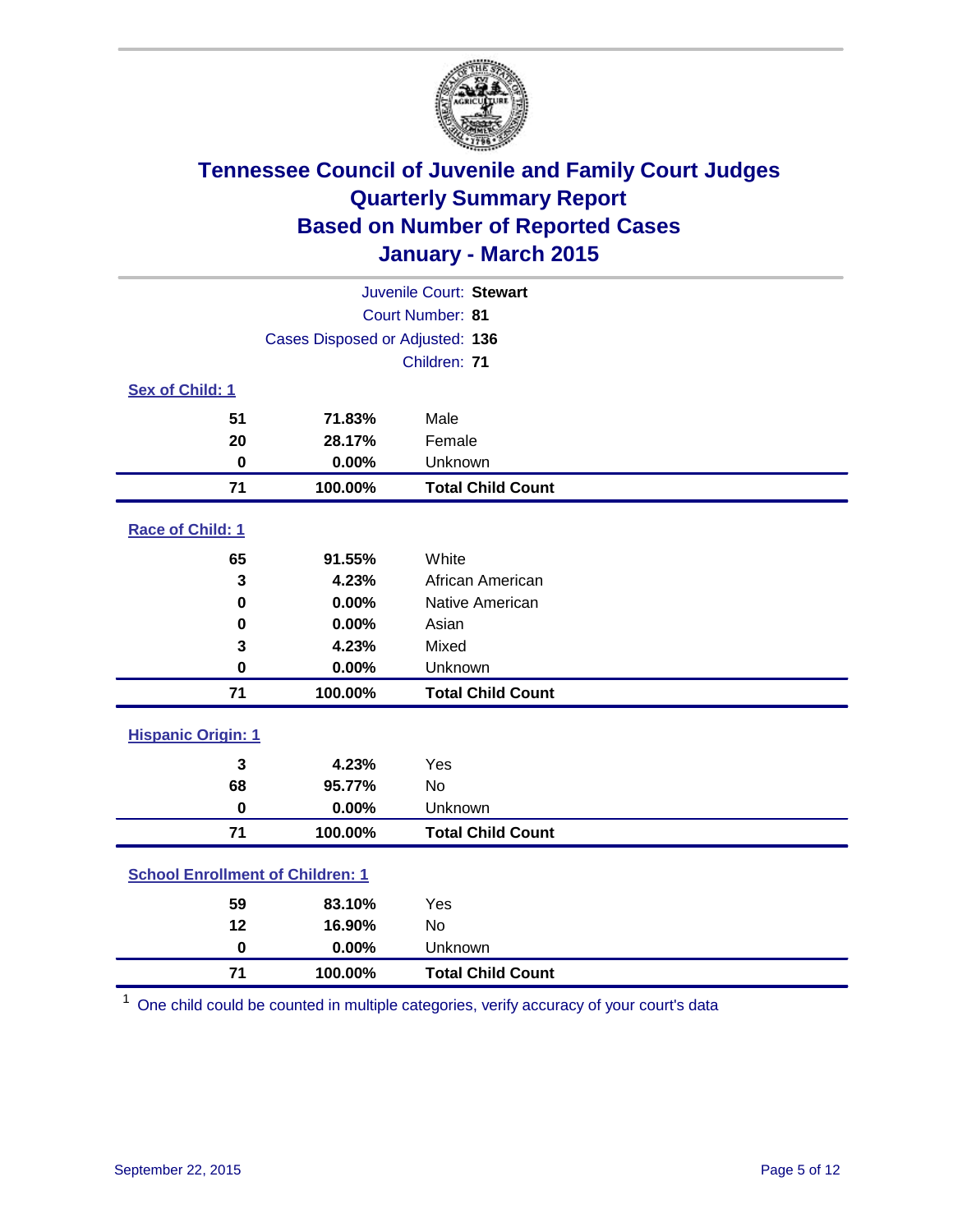

Court Number: **81** Juvenile Court: **Stewart** Cases Disposed or Adjusted: **136** Children: **71**

#### **Living Arrangement of Child at Time of Referral: 1**

| 71 | 100.00%  | <b>Total Child Count</b>     |
|----|----------|------------------------------|
| 1  | 1.41%    | Other                        |
| 0  | $0.00\%$ | Unknown                      |
| 0  | $0.00\%$ | Independent                  |
| 0  | $0.00\%$ | In an Institution            |
| 0  | $0.00\%$ | In a Residential Center      |
| 1  | 1.41%    | In a Group Home              |
| 14 | 19.72%   | With Foster Family           |
| 0  | $0.00\%$ | With Adoptive Parents        |
| 9  | 12.68%   | <b>With Relatives</b>        |
| 4  | 5.63%    | With Father                  |
| 12 | 16.90%   | With Mother                  |
| 6  | 8.45%    | With Mother and Stepfather   |
| 3  | 4.23%    | With Father and Stepmother   |
| 21 | 29.58%   | With Both Biological Parents |
|    |          |                              |

#### **Type of Detention: 2**

| 0   | $0.00\%$ | Non-Secure Placement         |
|-----|----------|------------------------------|
| 0   | $0.00\%$ | Juvenile Detention Facility  |
| 0   | $0.00\%$ | Jail - Complete Separation   |
| 0   | $0.00\%$ | Jail - Partial Separation    |
| 0   | $0.00\%$ | Jail - No Separation         |
| 0   | $0.00\%$ | <b>Psychiatric Hospital</b>  |
| 0   | $0.00\%$ | <b>Unknown</b>               |
| 136 | 100.00%  | Does Not Apply               |
| 0   | $0.00\%$ | Other                        |
| 136 | 100.00%  | <b>Total Detention Count</b> |

<sup>1</sup> One child could be counted in multiple categories, verify accuracy of your court's data

If different than number of Cases (136) verify accuracy of your court's data.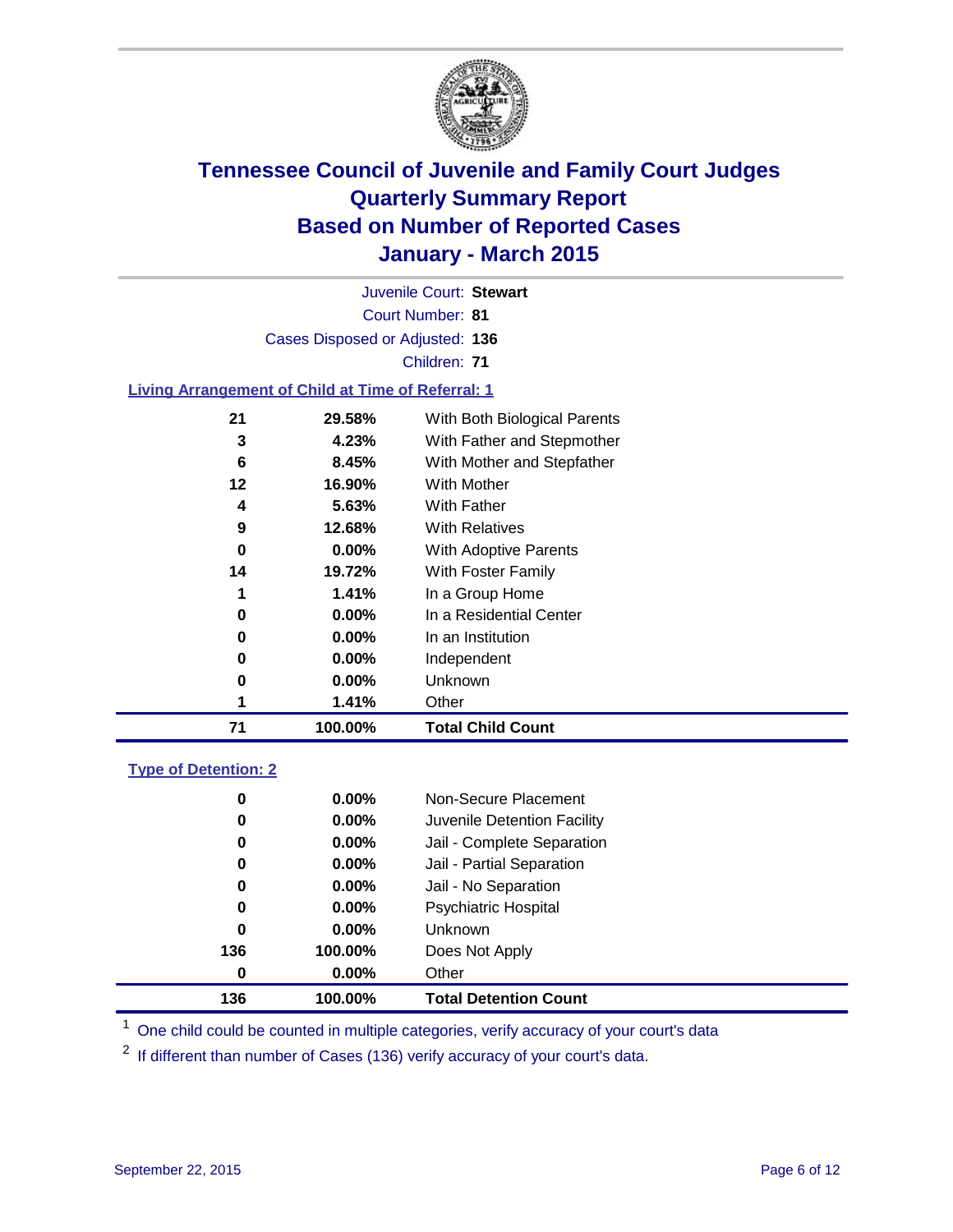

|                                                    | Juvenile Court: Stewart         |                                      |  |  |  |  |
|----------------------------------------------------|---------------------------------|--------------------------------------|--|--|--|--|
|                                                    | Court Number: 81                |                                      |  |  |  |  |
|                                                    | Cases Disposed or Adjusted: 136 |                                      |  |  |  |  |
|                                                    | Children: 71                    |                                      |  |  |  |  |
| <b>Placement After Secure Detention Hearing: 1</b> |                                 |                                      |  |  |  |  |
| 0                                                  | 0.00%                           | Returned to Prior Living Arrangement |  |  |  |  |
| 0                                                  | 0.00%                           | Juvenile Detention Facility          |  |  |  |  |
| 0                                                  | $0.00\%$                        | Jail                                 |  |  |  |  |
| 0                                                  | 0.00%                           | Shelter / Group Home                 |  |  |  |  |
| 0                                                  | 0.00%                           | <b>Foster Family Home</b>            |  |  |  |  |
| O                                                  | 0.00%                           | <b>Psychiatric Hospital</b>          |  |  |  |  |
| O                                                  | 0.00%                           | Unknown                              |  |  |  |  |
| 136                                                | 100.00%                         | Does Not Apply                       |  |  |  |  |
| 0.00%<br>0                                         |                                 | Other                                |  |  |  |  |
| 136                                                | 100.00%                         | <b>Total Placement Count</b>         |  |  |  |  |
| <b>Intake Actions: 2</b>                           |                                 |                                      |  |  |  |  |
| 37                                                 | 24.67%                          | <b>Petition Filed</b>                |  |  |  |  |
| 6                                                  | 4.00%                           | <b>Motion Filed</b>                  |  |  |  |  |
| 5                                                  | 3.33%                           | <b>Citation Processed</b>            |  |  |  |  |
| 0                                                  | 0.00%                           | Notification of Paternity Processed  |  |  |  |  |
| 20.67%<br>31<br>63<br>42.00%                       |                                 | Scheduling of Judicial Review        |  |  |  |  |
|                                                    |                                 | Scheduling of Administrative Review  |  |  |  |  |
| 6                                                  | 4.00%                           | Scheduling of Foster Care Review     |  |  |  |  |
| 0                                                  | 0.00%                           | Unknown                              |  |  |  |  |
| 0                                                  | 0.00%                           | Does Not Apply                       |  |  |  |  |
| 2                                                  | 1.33%                           | Other                                |  |  |  |  |
| 150                                                | 100.00%                         | <b>Total Intake Count</b>            |  |  |  |  |

<sup>1</sup> If different than number of Cases (136) verify accuracy of your court's data.

If different than number of Referral Reasons (150), verify accuracy of your court's data.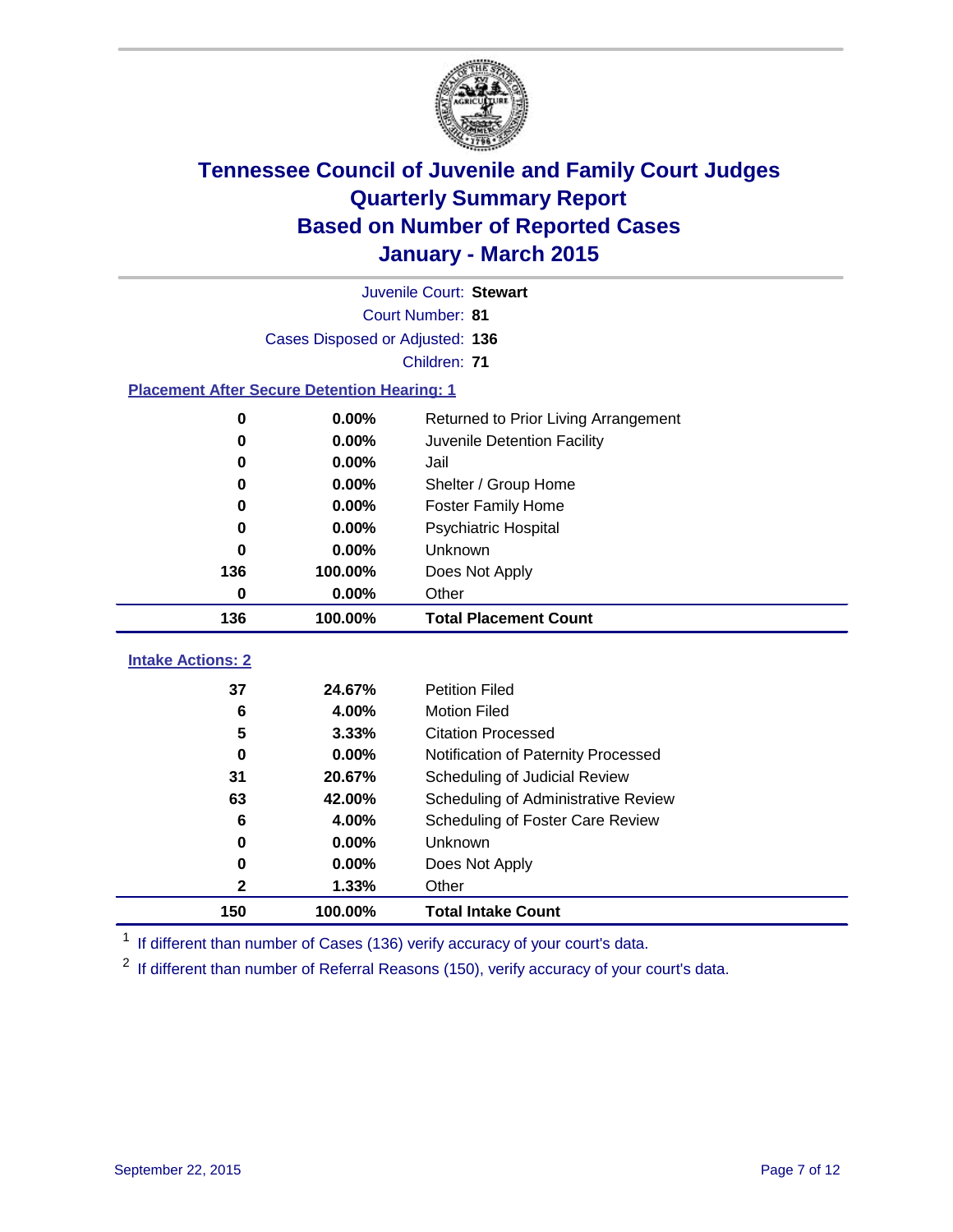

Court Number: **81** Juvenile Court: **Stewart** Cases Disposed or Adjusted: **136** Children: **71**

### **Last Grade Completed by Child: 1**

| 13          | 18.31%   | Too Young for School     |
|-------------|----------|--------------------------|
| 1           | 1.41%    | Preschool                |
| 5           | 7.04%    | Kindergarten             |
| 1           | 1.41%    | 1st Grade                |
| 0           | 0.00%    | 1st Grade                |
| 3           | 4.23%    | 2nd Grade                |
| $\pmb{0}$   | 0.00%    | 2nd Grade                |
| 4           | 5.63%    | 3rd Grade                |
| 0           | 0.00%    | 3rd Grade                |
| 3           | 4.23%    | 4th Grade                |
| 0           | $0.00\%$ | 4th Grade                |
| $\mathbf 2$ | 2.82%    | 5th Grade                |
| 0           | 0.00%    | 5th Grade                |
| 0           | 0.00%    | 6th Grade                |
| 0           | 0.00%    | 6th Grade                |
| 7           | 9.86%    | 7th Grade                |
| 0           | 0.00%    | 7th Grade                |
| 8           | 11.27%   | 8th Grade                |
| 0           | 0.00%    | 8th Grade                |
| 9           | 12.68%   | 9th Grade                |
| 0           | 0.00%    | 9th Grade                |
| 8           | 11.27%   | 10th Grade               |
| 5           | 7.04%    | 11th Grade               |
| 1           | 1.41%    | 12th Grade               |
| 0           | 0.00%    | Non-Graded Special Ed    |
| 0           | 0.00%    | <b>GED</b>               |
| 0           | 0.00%    | Graduated                |
| 0           | 0.00%    | Never Attended School    |
| 1           | 1.41%    | Unknown                  |
| $\bf{0}$    | 0.00%    | Other                    |
| 71          | 100.00%  | <b>Total Child Count</b> |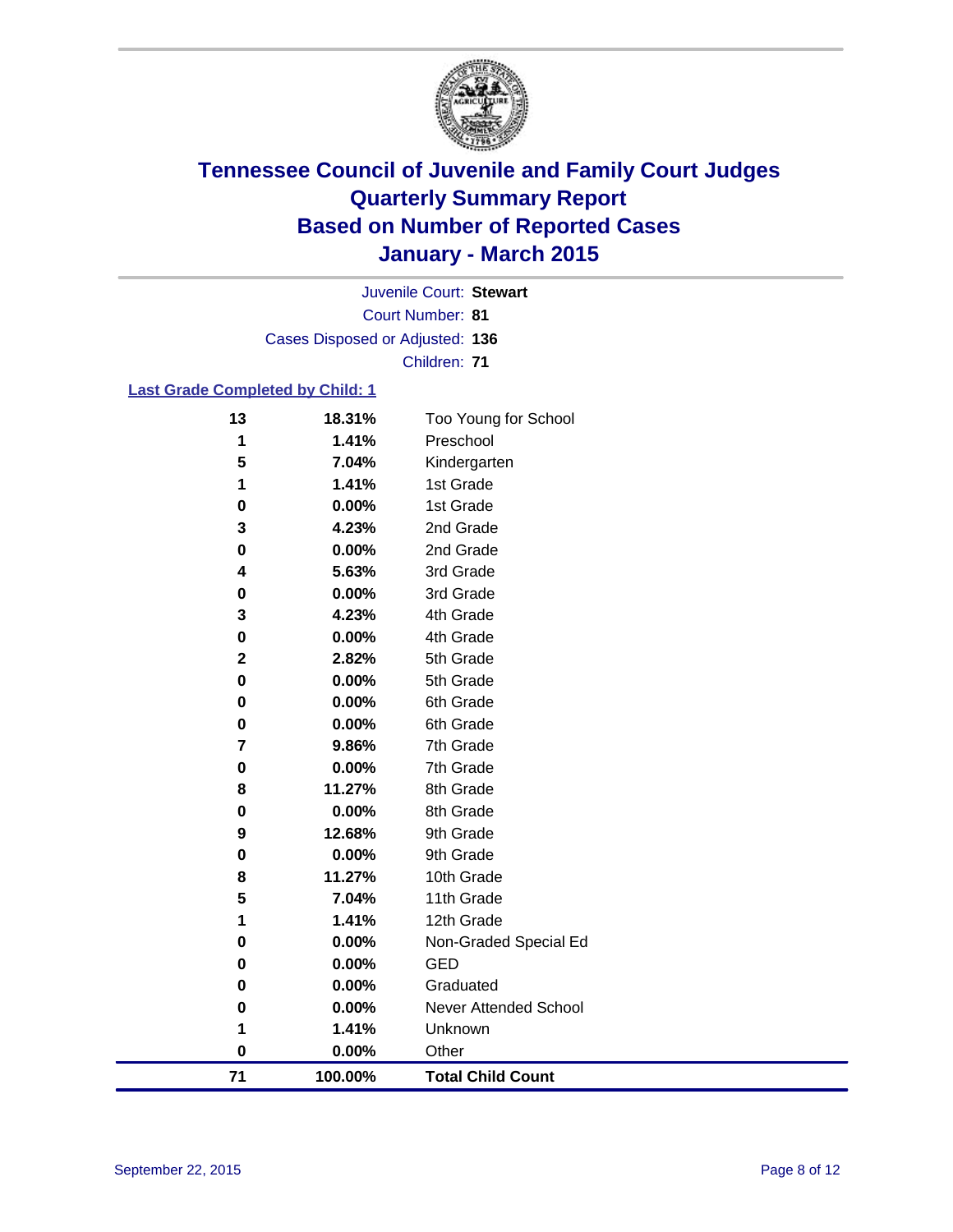

| Juvenile Court: Stewart                                                                 |                          |  |  |  |
|-----------------------------------------------------------------------------------------|--------------------------|--|--|--|
| Court Number: 81                                                                        |                          |  |  |  |
| Cases Disposed or Adjusted: 136                                                         |                          |  |  |  |
| Children: 71                                                                            |                          |  |  |  |
| <b>Enrolled in Special Education: 1</b>                                                 |                          |  |  |  |
| 11<br>15.49%<br><b>Yes</b>                                                              |                          |  |  |  |
| 59<br>83.10%<br>No.                                                                     |                          |  |  |  |
| 1.41%<br>Unknown<br>1                                                                   |                          |  |  |  |
| 100.00%<br>71                                                                           | <b>Total Child Count</b> |  |  |  |
| One child could be counted in multiple categories, verify accuracy of your court's data |                          |  |  |  |

| <b>Action Executed By: 1</b> |        |       |  |  |
|------------------------------|--------|-------|--|--|
| 76                           | 50.67% | Judge |  |  |

| 150 | 100.00%       | <b>Total Action Count</b> |
|-----|---------------|---------------------------|
| 0   | $0.00\%$      | Unknown                   |
| 0   | $0.00\%$      | Other                     |
| 74  | 49.33%        | <b>YSO</b>                |
| 0   | $0.00\%$      | Magistrate                |
| 70  | <b>50.07%</b> | Judge                     |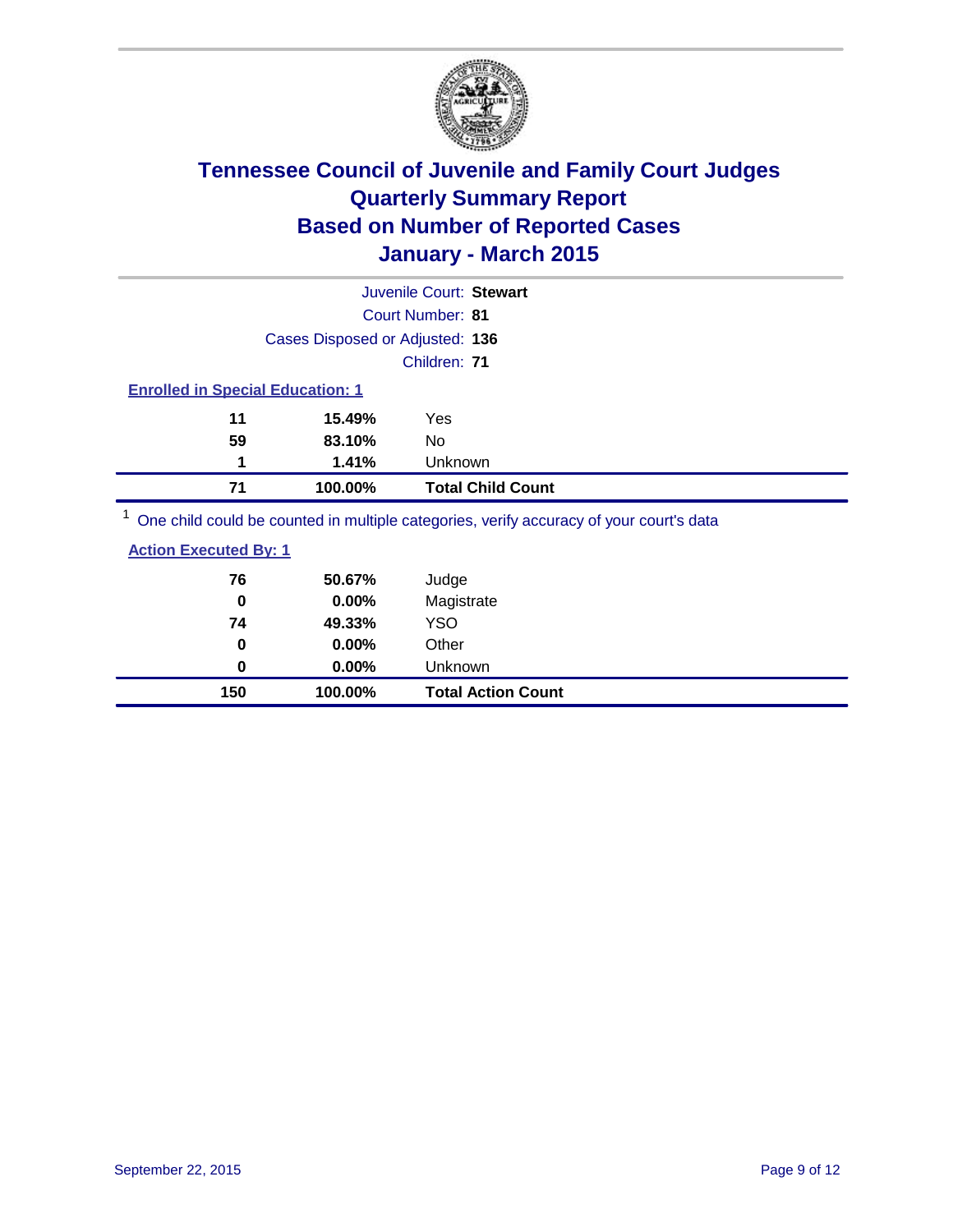

Court Number: **81** Juvenile Court: **Stewart** Cases Disposed or Adjusted: **136** Children: **71**

### **Formal / Informal Actions: 1**

| 2            | 1.33%    | Dismissed                                        |
|--------------|----------|--------------------------------------------------|
| 0            | $0.00\%$ | Retired / Nolle Prosequi                         |
| 4            | 2.67%    | <b>Complaint Substantiated Delinquent</b>        |
| 2            | $1.33\%$ | <b>Complaint Substantiated Status Offender</b>   |
| 0            | $0.00\%$ | <b>Complaint Substantiated Dependent/Neglect</b> |
| 0            | $0.00\%$ | <b>Complaint Substantiated Abused</b>            |
| 0            | $0.00\%$ | <b>Complaint Substantiated Mentally III</b>      |
| 6            | 4.00%    | Informal Adjustment                              |
| 20           | 13.33%   | <b>Pretrial Diversion</b>                        |
| 0            | $0.00\%$ | <b>Transfer to Adult Court Hearing</b>           |
| 0            | $0.00\%$ | Charges Cleared by Transfer to Adult Court       |
| 11           | 7.33%    | Special Proceeding                               |
| 7            | 4.67%    | <b>Review Concluded</b>                          |
| 96           | 64.00%   | Case Held Open                                   |
| $\mathbf{2}$ | 1.33%    | Other                                            |
| 0            | $0.00\%$ | Unknown                                          |
| 150          | 100.00%  | <b>Total Action Count</b>                        |

<sup>1</sup> If different than number of Referral Reasons (150), verify accuracy of your court's data.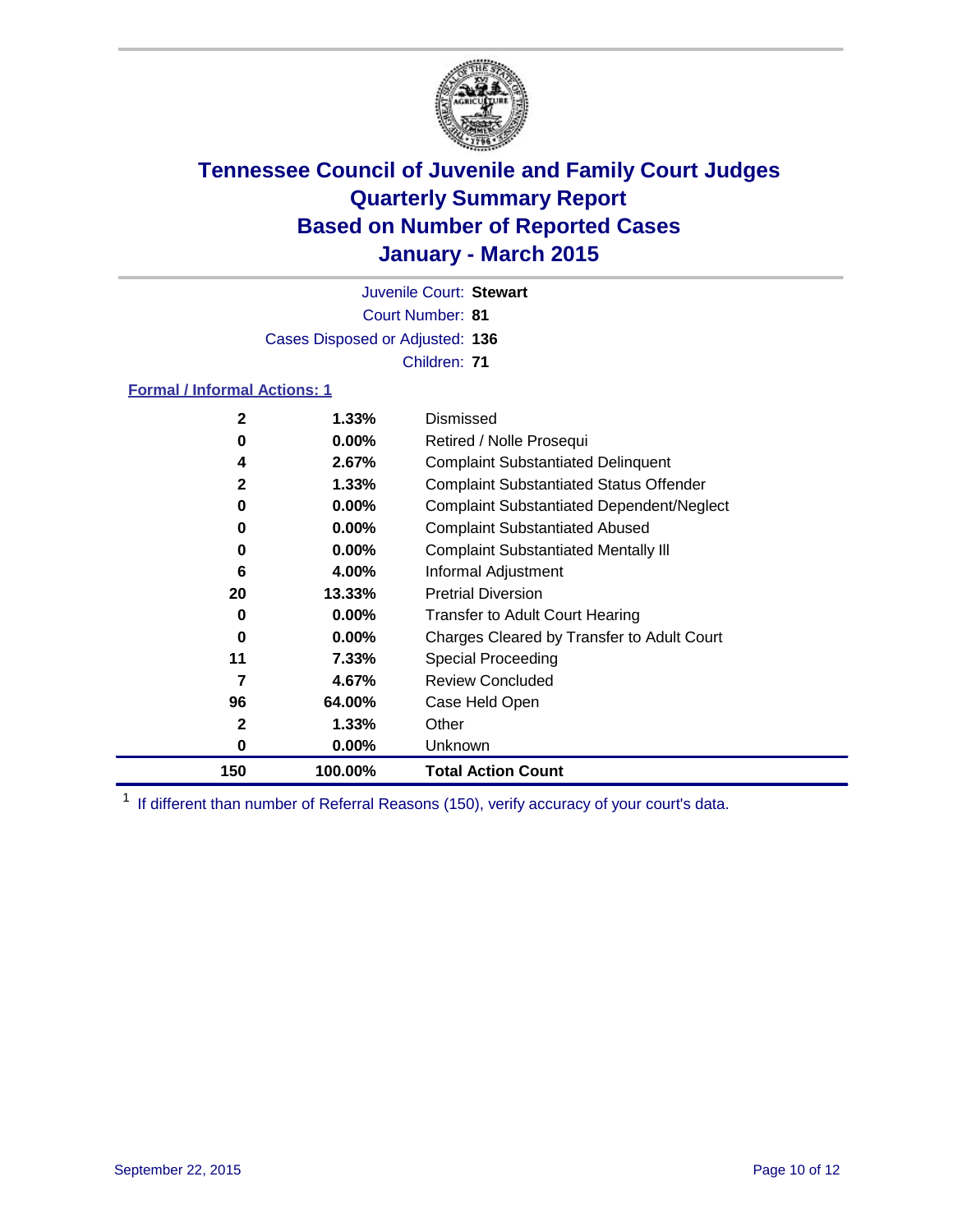

|                       |                                 | Juvenile Court: Stewart                               |
|-----------------------|---------------------------------|-------------------------------------------------------|
|                       |                                 | Court Number: 81                                      |
|                       | Cases Disposed or Adjusted: 136 |                                                       |
|                       |                                 | Children: 71                                          |
| <b>Case Outcomes:</b> |                                 | There can be multiple outcomes for one child or case. |
| 0                     | 0.00%                           | <b>Case Dismissed</b>                                 |
| 0                     | 0.00%                           | Case Retired or Nolle Prosequi                        |
| 76                    | 22.35%                          | Warned / Counseled                                    |
| 112                   | 32.94%                          | <b>Held Open For Review</b>                           |
| 16                    | 4.71%                           | Supervision / Probation to Juvenile Court             |
| 1                     | 0.29%                           | <b>Probation to Parents</b>                           |
| 0                     | 0.00%                           | Referral to Another Entity for Supervision / Service  |
| 2                     | 0.59%                           | Referred for Mental Health Counseling                 |
| 6                     | 1.76%                           | Referred for Alcohol and Drug Counseling              |
| 0                     | 0.00%                           | <b>Referred to Alternative School</b>                 |
| 0                     | 0.00%                           | Referred to Private Child Agency                      |
| 3                     | 0.88%                           | Referred to Defensive Driving School                  |
| 0                     | 0.00%                           | Referred to Alcohol Safety School                     |
| 0                     | 0.00%                           | Referred to Juvenile Court Education-Based Program    |
| 0                     | 0.00%                           | Driver's License Held Informally                      |
| 0                     | 0.00%                           | <b>Voluntary Placement with DMHMR</b>                 |
| 0                     | 0.00%                           | <b>Private Mental Health Placement</b>                |
| 0                     | 0.00%                           | <b>Private MR Placement</b>                           |
| 0                     | 0.00%                           | Placement with City/County Agency/Facility            |
| 0                     | 0.00%                           | Placement with Relative / Other Individual            |
| 0                     | 0.00%                           | Fine                                                  |
| 16                    | 4.71%                           | <b>Public Service</b>                                 |
| 1                     | 0.29%                           | Restitution                                           |
| 0                     | 0.00%                           | <b>Runaway Returned</b>                               |
| 4                     | 1.18%                           | No Contact Order                                      |
| 0                     | 0.00%                           | Injunction Other than No Contact Order                |
|                       | 0.29%                           | House Arrest                                          |
| 1                     | 0.29%                           | <b>Court Defined Curfew</b>                           |
| 5                     | 1.47%                           | Dismissed from Informal Adjustment                    |
|                       | 0.29%                           | <b>Dismissed from Pretrial Diversion</b>              |
| 0                     | 0.00%                           | Released from Probation                               |
| 0                     | 0.00%                           | <b>Transferred to Adult Court</b>                     |
| 0                     | 0.00%                           | <b>DMHMR Involuntary Commitment</b>                   |
| 0                     | 0.00%                           | <b>DCS Commitment - Determinate</b>                   |